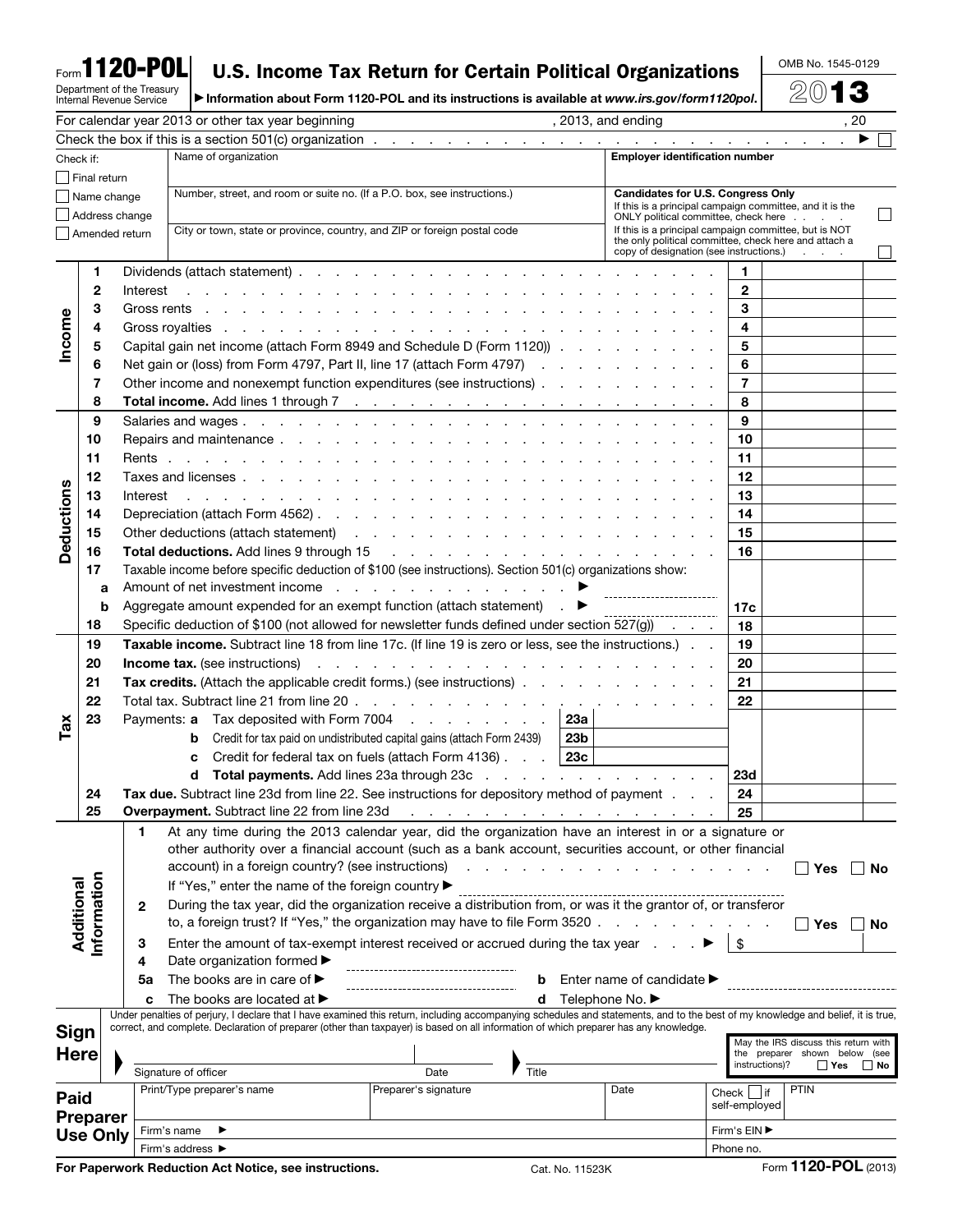*Section references are to the Internal Revenue Code unless otherwise noted.* 

Future developments. For the latest information about developments related to Form 1120-POL and its instructions, such as legislation enacted after this form and instructions were published, go to *www.irs.gov/form1120pol*.

# General Instructions

# Purpose of Form

Political organizations and certain exempt organizations file Form 1120- POL to report their political organization taxable income and income tax liability under section 527.

# Phone Help

If you have questions and/or need help completing Form 1120-POL, please call 1-877-829-5500. This toll-free telephone service is available Monday through Friday.

## Who Must File

A political organization, whether or not it is tax-exempt, must file Form 1120-POL if it has any political organization taxable income.

An exempt organization that is not a political organization must file Form 1120-POL if it is treated as having political organization taxable income under section 527(f)(1).

#### Political Organizations

A political organization is a party, committee, association, fund (including a separate segregated fund described in section 527(f)(3) set up by a section 501(c) organization), or other organization, organized and operated primarily for the purpose of accepting contributions or making expenditures, or both, to influence the selection, nomination, election, or appointment of any individual to any public office or office in a political organization, or the election of Presidential or Vice Presidential electors. Political organizations include a:

1. Principal campaign committee, if it is the political committee designated by a candidate for U.S. Congress as his or her principal campaign committee for purposes of section 302(e) of the Federal Election Campaign Act of 1971 and section 527(h).

If a candidate for U.S. Congress elects to make a designation under section 527(h), he or she must designate the principal campaign committee by attaching a copy of the Statement of Candidacy to Form 1120-POL. This can be either the Federal Election Commission's Form 2 or an equivalent

statement filed with the Federal Election Commission. The designation may also be made by attaching a signed statement with all of the following information.

- The candidate's name and address,
- The candidate's identifying number,
- The candidate's party affiliation and office sought,
- The district and state in which the office is sought, and
- The name and address of the principal campaign committee.

Note. If the candidate for U.S. Congress has a designation in effect from an earlier year, attach a copy of the earlier year's designation to this year's Form 1120-POL and check the appropriate box on the form. See Regulations section 1.527-9. If a candidate for U.S. Congress has only one political campaign committee, no designation is required. However, be sure to check the appropriate box on Form 1120-POL.

2. Newsletter fund, if it is a fund established and maintained by an individual who holds, has been elected to, or is a candidate (as defined in section 527(g)(3)) for nomination or election to any federal, state, or local elective public office. The fund must be maintained exclusively for the preparation and circulation of the individual's newsletter.

3. Separate segregated fund, if it is maintained by a section 501(c) organization (exempt from tax under section 501(a)). For more information, see section 527(f)(3) and Regulations section 1.527-6(f).

#### Taxable Income

*Political organization taxable income*  (line 19) is the excess of  $(a)$  gross income for the tax year (excluding exempt function income (defined later)) over (b) deductions directly connected with the earning of gross income (excluding exempt function income). Taxable income is figured with the following adjustments.

1. A specific deduction of \$100 is allowed (but not for newsletter funds),

2. The net operating loss deduction is not allowed, and

3. The dividends-received deduction and other special deductions for corporations are not allowed. See section 527(c)(2)(C).

Effect of failure to file Form 8871. Unless excepted (see *Other Reports and Returns That May Be Required),* every political organization, in order to be considered a tax-exempt organization, must file Form 8871, Political Organization Notice of Section 527 Status. An

organization that is required to file Form 8871, but fails to file it when due, must include in taxable income for the period before Form 8871 is filed, its exempt function income (including contributions received, membership dues, and political fundraising receipts), minus any deductions directly connected with the production of that income. The organization may not deduct its exempt function expenditures because section 162(e) denies a deduction for political campaign expenditures.

#### Exempt Function and Exempt Function Income

The exempt function of a political organization includes all activities that are related to and support the process of influencing or attempting to influence the selection, nomination, election, or appointment of any individual to any federal, state, or local public office, or office of a political organization, or the election of Presidential or Vice Presidential electors, whether or not the individuals or electors are selected, nominated, elected, or appointed. The term "exempt function" also means the making of expenditures relating to the individual's office, once selected, nominated, elected, or appointed, but only if the expenditures would be deductible by an individual under section 162(a).

Exempt function income is the total of all amounts received from the following sources (to the extent that they are separately segregated only for use for an exempt function):

• Contributions of money and property;

• Membership dues, fees, or assessments paid by a member of a political party;

• Proceeds from a political fundraising or entertainment event, or from the sale of political campaign materials, if those amounts are not received in the active conduct of a trade or business; and • Proceeds from the conduct of a bingo game, as described in section 513(f)(2).

#### Specified Taxable Income

Newsletter fund. Taxable income of a newsletter fund is figured in the same manner as taxable income of a political organization except that the specific deduction of \$100 is not allowed.

Exempt organization that is not a political organization. Taxable income for an exempt organization described in section 501(c) that is not a political organization is the smaller of:

1. The net investment income of the organization for the tax year, or

2. The amount spent for an exempt function during the tax year either directly or indirectly through another organization.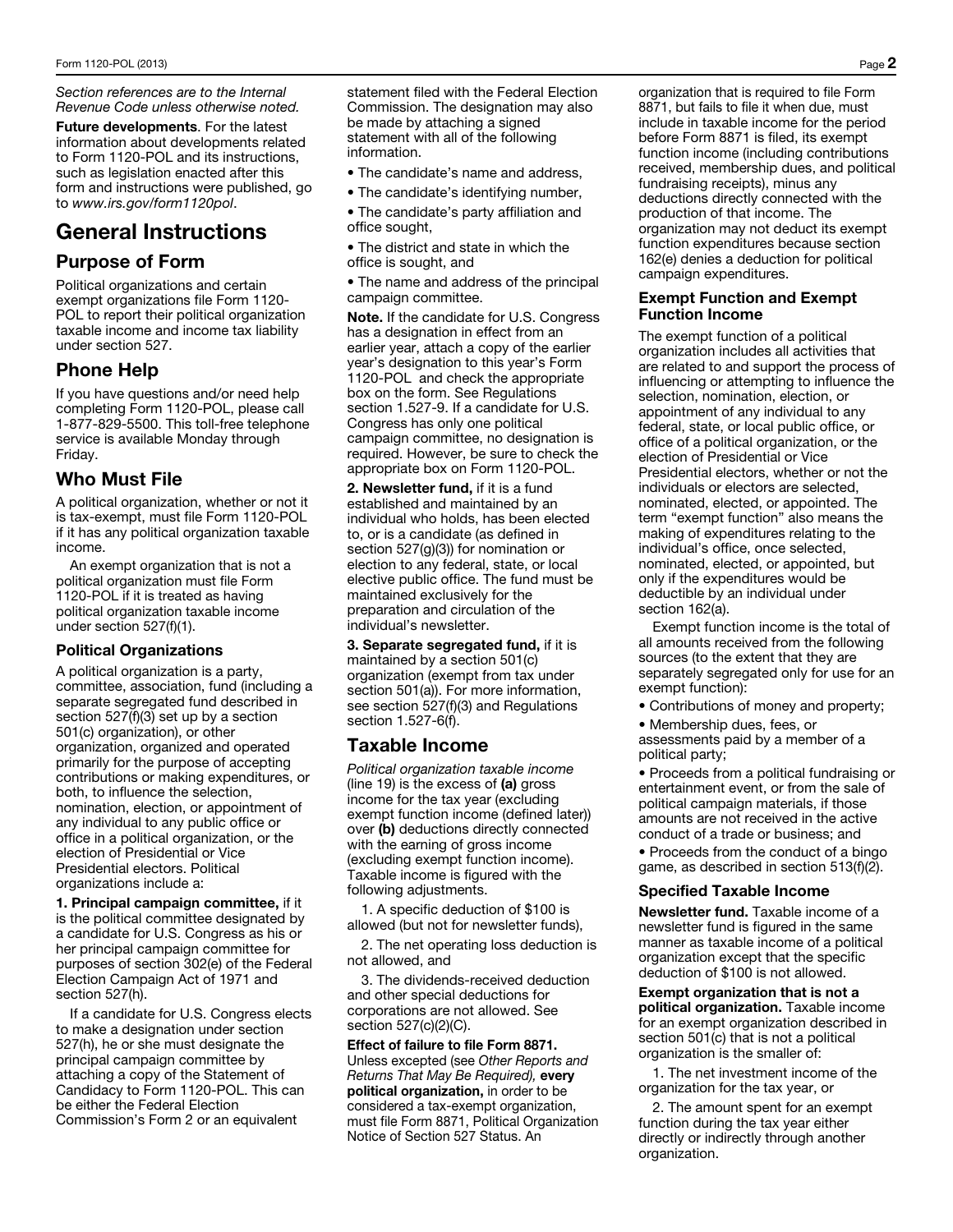Net investment income, for this purpose, is the excess of:

1. The gross amount of interest, dividends, rents, and royalties, plus the excess, if any, of gains from the sale or exchange of assets, over the losses from the sale or exchange of assets, over

2. The deductions directly connected with the production of this income.

Taxable income is figured with the adjustments shown in 1, 2, and 3 under *Taxable Income*, earlier.

#### Who Must Sign

The return must be signed and dated by:

• The president, vice president, treasurer, assistant treasurer, chief accounting officer, or

• Any other officer (such as tax officer) authorized to sign.

Receivers, trustees, and assignees must also sign and date any return filed on behalf of an organization.

If an employee of the organization completes Form 1120-POL, the *Paid Preparer Use Only* area should remain blank. In addition, anyone who prepares Form 1120-POL but does not charge the organization should not complete that section. Generally, anyone who is paid to prepare the return must sign it and fill in the *Paid Preparer Use Only* area.

The paid preparer must complete the required preparer information and:

• Sign the return in the space provided for the preparer's signature.

• Give a copy of the return to the taxpayer.

Note. A paid preparer may sign original or amended returns by rubber stamp, mechanical device, or computer software program. Also, facsimile signatures are authorized.

# Paid Preparer Authorization

If the organization wants to allow the IRS to discuss its 2013 tax return with the paid preparer who signed it, check the "Yes" box in the signature area of the return. This authorization applies only to the individual whose signature appears in the *Paid Preparer Use Only* section of the return. It does not apply to the firm, if any, shown in that section.

If the "Yes" box is checked, the organization is authorizing the IRS to call the paid preparer to answer any questions that may arise during the processing of its return. The organization is also authorizing the paid preparer to:

• Give the IRS any information that is missing from its return,

• Call the IRS for information about the processing of its return or the status of any refund or payment(s), and

• Respond to certain IRS notices that the organization may have shared with the preparer about math errors, offsets, and return preparation. The notices will not be sent to the preparer.

The organization is not authorizing the paid preparer to receive any refund check, bind the organization to anything (including any additional tax liability), or otherwise represent it before the IRS. If the organization wants to expand the paid preparer's authorization, see Pub. 947, Practice Before the IRS and Power of Attorney.

However, the authorization will automatically end no later than the due date (excluding extensions) for filing the 2014 tax return. If you want to revoke the authorization before it ends, see Pub. 947.

## When and Where To File

In general, an organization must file Form 1120-POL by the 15th day of the 3rd month after the end of the tax year.

If the due date falls on a Saturday, Sunday, or legal holiday, the organization may file on the next business day.

File Form 1120-POL with the:

Department of the Treasury Internal Revenue Service Center Ogden, UT 84201

If the organization's principal business, office or agency is located in a foreign country or a U.S. possession, the address for mailing their return should be:

Internal Revenue Service Center P.O. Box 409101 Ogden, UT 84409

Private delivery services. In addition to the United States mail, the organization can use certain private delivery services designated by the IRS to meet the "timely mailing as timely filing/payment" rule for tax returns and payments. These private delivery services include only the following.

• DHL Express (DHL): DHL Same Day Service;

• Federal Express (FedEx): FedEx Priority Overnight, FedEx Standard Overnight, FedEx 2Day, FedEx International Priority, and FedEx International First; and

• United Parcel Service (UPS): UPS Next Day Air, UPS Next Day Air Saver, UPS 2nd Day Air, UPS 2nd Day Air A.M., UPS Worldwide Express Plus, and UPS Worldwide Express.

The private delivery service can tell you how to get written proof of the mailing date.

For the IRS mailing address to use if you are using a private delivery service, go to IRS.gov and enter "private delivery service" in the search box.



*Private delivery services cannot deliver items to P.O. Boxes. You must use the U.S. Postal Service to mail any item to an IRS P.O. box.* 

Overnight deliveries should be mailed to:

Internal Revenue Service 1973 Rulon White Blvd. Ogden, UT 84404

Extension. File Form 7004, Application for Automatic Extension of Time To File Certain Business Income Tax, Information, and Other Returns, to request a 6-month extension of time to file.

## Other Reports and Returns That May Be Required

An organization that files Form 1120- POL may also be required to file the following forms.

1. Form 8871, Political Organization Notice of Section 527 Status.

Generally, to be tax-exempt, a political organization must file this form within 24 hours of the date it is established and within 30 days of any material change in the organization. However, do not file this form if the organization is:

• An organization that reasonably expects its annual gross receipts to always be less than \$25,000,

• A political committee required to report under the Federal Election Campaign Act of 1971 (2 U.S.C. 431 et seq.),

• A political committee of a state or local candidate,

• A state or local committee of a political party, or

• A tax-exempt organization described in section 501(c) that is treated as having political organization taxable income under section 527(f)(1).

2. Form 8872, Political Organization Report of Contributions and Expenditures (periodic reports are required during the calendar year).

Generally, a political organization that files Form 8871 and accepts a contribution or makes an expenditure for an exempt function during the calendar year must file this form. However, this form is not required to be filed by an organization excepted from filing Form 8871 (see above), or a qualified state or local political organization (QSLPO) (see the Instructions for Form 8871 and Rev. Rul. 2003-49, 2003-20 I.R.B. 903, for the definition of a QSLPO).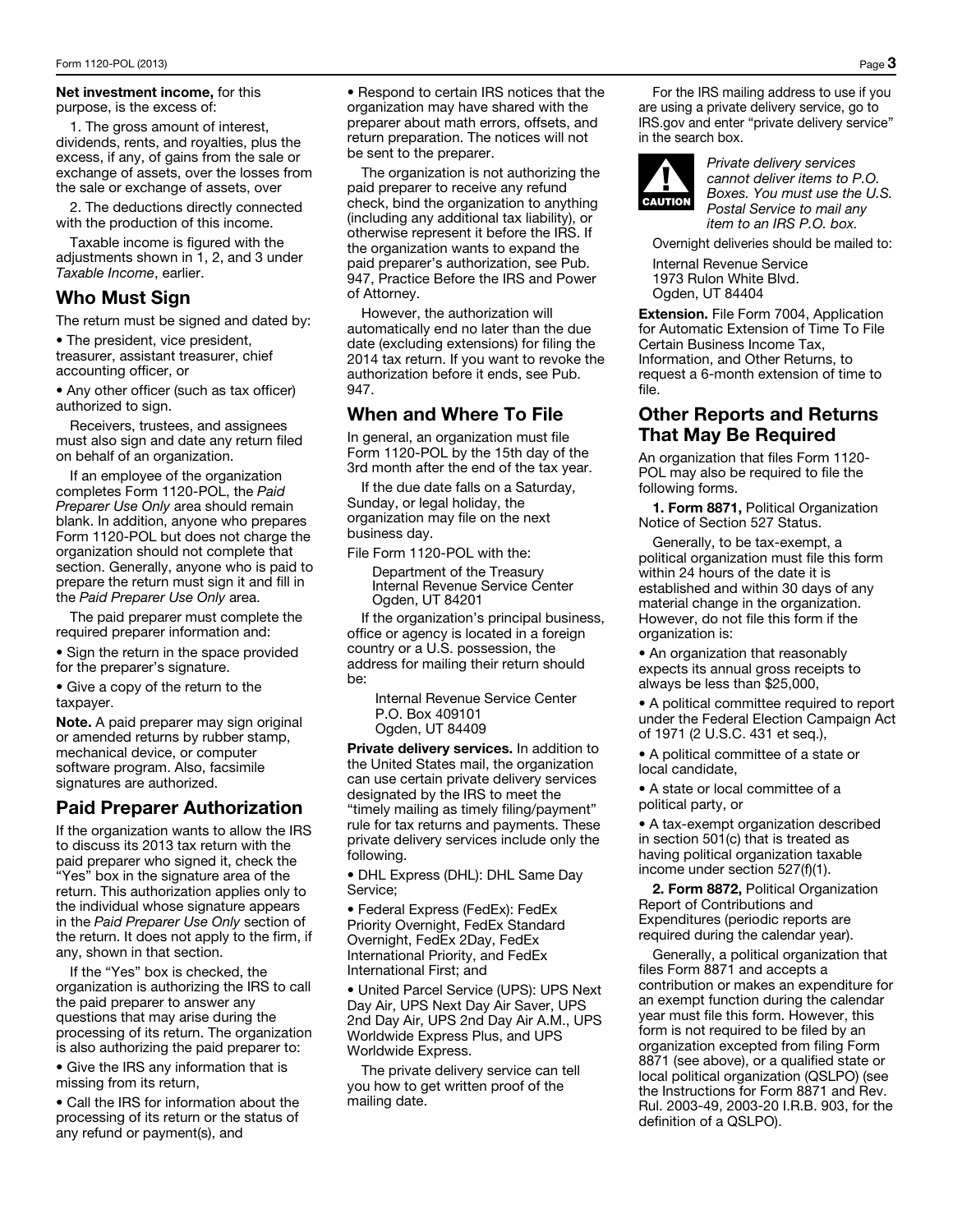3. Form 990, Return of Organization Exempt From Income Tax, or Form 990-EZ, Short Form Return of Organization Exempt From Income Tax.

An exempt political organization must also file one of these forms if its annual gross receipts are \$25,000 or more (\$100,000 or more for a QSLPO).

The following political organizations are not required to file Form 990.

• Any political organization excepted from the requirement to file Form 8871, and

• Any caucus or association of state or local officials.

See the instructions for Form 990 or Form 990-EZ.

#### Accounting Methods

Figure taxable income using the method of accounting regularly used in keeping the organization's books and records. Generally, permissible methods include:

- Cash,
- Accrual, or

• Any other method authorized by the Internal Revenue Code.

In all cases, the method used must clearly show taxable income.

#### Change in accounting method.

Generally, the organization may only change the method of accounting used to report taxable income (for income as a whole or for any material item) by getting consent on Form 3115, Application for Change in Accounting Method. For more information, see Pub. 538, Accounting Periods and Methods.

# Accounting Period

The organization must figure its taxable income on the basis of a tax year. The tax year is the annual accounting period the organization uses to keep its records and report its income and expenses if that period is a calendar year or a fiscal year. However, an organization that does not keep books or does not have an annual accounting period must use the calendar year as its tax year. A new organization must adopt its tax year by the due date (not including extensions) of its first income tax return.

Change of tax year. After the organization has adopted a tax year, it must get the consent of the IRS to change its tax year by filing Form 1128, Application To Adopt, Change, or Retain a Tax Year. See Regulations section 1.442-1 and Pub. 538.

# Rounding Off to Whole Dollars

The organization may round off cents to whole dollars on the return and accompanying schedules. If the organization does round to whole dollars, it must round all amounts. To round, drop amounts under 50 cents and increase amounts from 50 to 99 cents to the next dollar. For example, \$1.39 becomes \$1 and \$2.50 becomes \$3.

If two or more amounts must be added to figure the amount to enter on a line, include cents when adding the amounts and round off only the total.

#### Federal Tax Deposits Must be Made by Electronic Funds Transfer

You must use electronic funds transfer to make all federal deposits (such as deposits of estimated tax, employment tax, and excise tax). Generally, electronic fund transfers are made using the Electronic Federal Tax Payment System (EFTPS). If you do not want to use EFTPS, you can arrange for your tax professional, financial institution, payroll service, or other trusted third party to make deposits on your behalf. Also you may arrange for your financial institution to initiate a same day wire payment on your behalf. EFTPS is a free service provided by the Department of Treasury. Services provided by your tax professional, financial institution, payroll services, or other third party may have a fee. To get more information about EFTPS or to enroll in EFTPS, visit *www.eftps.gov* or call 1-800-555-4477. Additional information about EFTPS is available in Publication 966, Electronic Federal Tax Payment System A Guide To Getting Started.

Depositing on time. For deposits made by EFTPS to be on time, you must initiate the deposit by 8 p.m. Eastern time the day before the date the deposit is due. If you use a third party to make deposits on its behalf, they may have different cutoff times.

Same-Day payment option. If you fail to initiate a deposit transaction on EFTPS by 8 p.m. Eastern time the day before the date a deposit is due, you can still make the deposit on time by using the Federal Tax Application (FTA). Before using the same-day payment option, you will need to make arrangements with your financial institution ahead of time. Please check with the financial institution regarding availability, deadlines, and costs. To learn more about making a same-day payment and download the Same-Day Payment Worksheet, visit *www.eftps.gov*.

Deposits on business days only. If a deposit is required to be made on a day that is not a business day, the deposit is considered timely if it is made by the close of the next business day. A business day is any day other than Saturday, Sunday, or legal holiday. For example, if a deposit is required to be made on a Friday and Friday is a legal holiday, the deposit will be considered timely if it is made by the following Monday (if that Monday is a business day). The term "legal holiday" means any legal holiday in the District of Columbia.



*If the organization owes tax when it files Form 1120-POL, do not include the payment with the tax return. Instead,* 

# Interest and Penalties

#### Interest

Interest is charged on taxes paid late even if an extension of time to file is granted. Interest is also charged on penalties imposed for failure to file, negligence, fraud, gross valuation overstatements, and substantial understatement of tax from the due date (including extensions) to the date of payment. The interest charge is figured at a rate determined under section 6621.

#### **Penalties**

Penalties may be imposed if the organization is required to file Form 1120-POL and it fails to file the form by the due date. The following penalties may apply if the organization does not file its tax return by the due date, including extensions.

Late filing of return. The organization may be charged a penalty of 5% of the unpaid tax for each month or part of a month the return is late, up to a maximum of 25% of the unpaid tax. The minimum penalty for a return that is more than 60 days late is the smaller of the tax due or \$135. If you receive a notice about a penalty after you file this return, reply to the notice with an explanation and we will determine if you meet reasonable-cause criteria. Do not include an explanation when you file your return.

Late payment of tax. An organization that does not pay the tax when due generally may have to pay a penalty of  $\frac{1}{2}$  of 1% of the unpaid tax for each month or part of a month the tax is not paid, up to a maximum of 25% of the unpaid tax. If you receive a notice about a penalty after you file this return, reply to the notice with an explanation and we will determine if you meet reasonablecause criteria. Do not include an explanation when you file your return.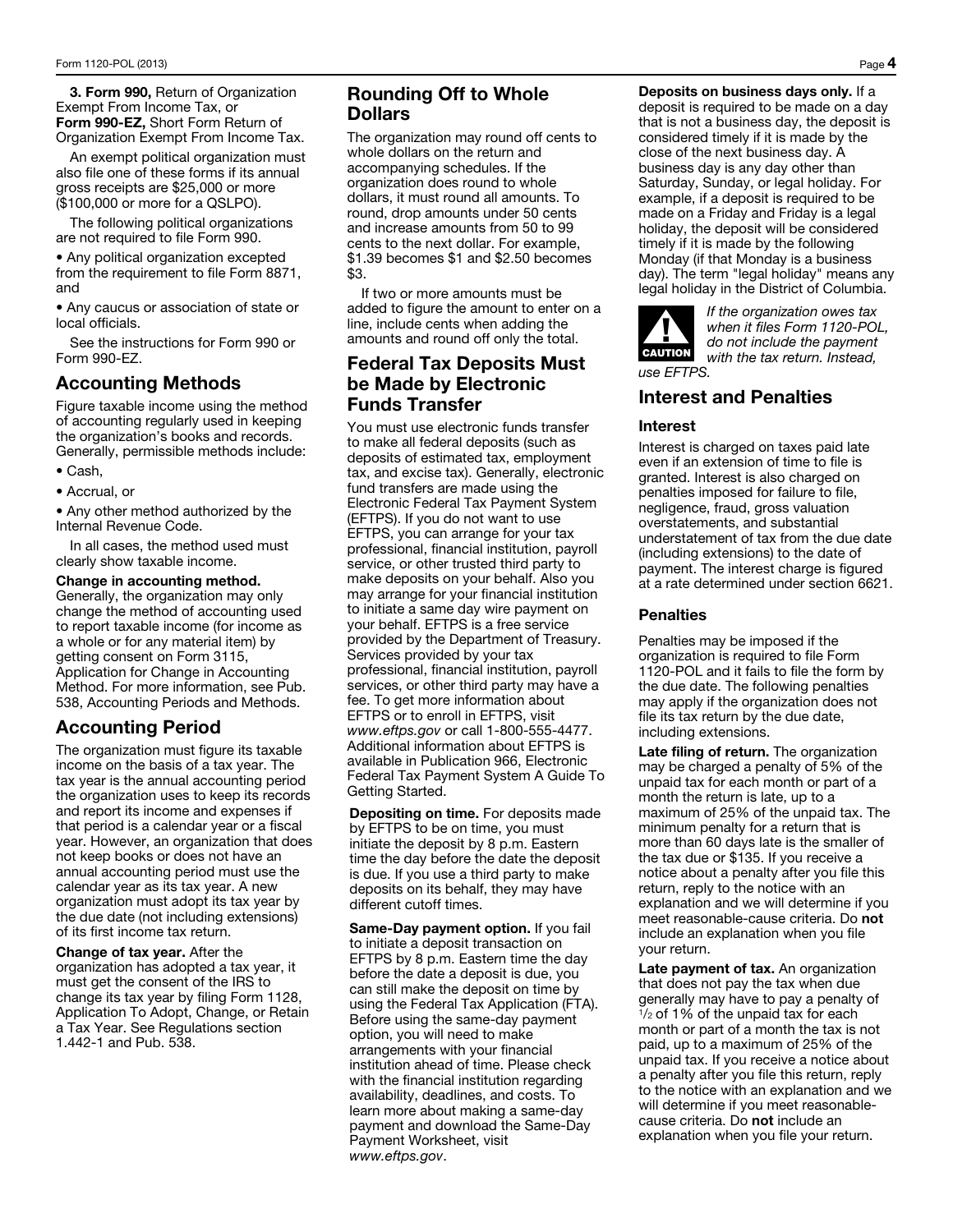Other penalties. Other penalties can be imposed for negligence, substantial understatement of tax, and fraud. See sections 6662 and 6663.

# Assembling the Return

Attach Form 4136, Credit for Federal Tax Paid on Fuels, after page 1 of Form 1120-POL. Attach schedules in alphabetical order and other forms in numerical order after Form 4136.

Complete every applicable entry space on Form 1120-POL. Do not write "See attached" instead of completing the entry spaces. If you need more space on the forms or schedules, attach separate sheets using the same size and format as on the printed forms. Show the totals on the printed forms. Attach these separate sheets after all the schedules and forms. Be sure to put the organization's name and EIN on each sheet.

# Specific Instructions

Period covered. File the 2013 return for calendar year 2013 and fiscal years that begin in 2013 and end in 2014. For a fiscal year, fill in the tax year space at the top of the form.

Note. The 2013 Form 1120-POL may also be used if:

• The organization has a tax year of less than 12 months that begins and ends in 2014, and

• The 2014 Form 1120-POL is not available at the time the organization is required to file its return. The organization must show its 2014 tax year on the 2013 Form 1120-POL and take into account any tax law changes that are effective for tax years beginning after December 31, 2013.

Address. Include the suite, room, or other unit number after the street address. If the Post Office does not deliver mail to the street address and the organization has a P.O. box, show the box number instead of the street address.

Final return, name change, address change, amended return. If the organization ceases to exist, check the "Final return" box.

If the organization has changed its name since it last filed a return, check the "Name change" box.

If the organization has changed its address since it last filed a return, check the "Address change" box.

Note. If a change in address occurs after the return is filed, the organization should use Form 8822-B, Change of Address—Business, to notify the IRS of the new address.

Amended return. If you are filing an amended Form 1120-POL:

- Check the "Amended return" box,
- Complete the entire return,

• Correct the appropriate lines with the new information, and

• Refigure the tax liability.

Attach a sheet that explains the reason for the amendments and identifies the lines and amounts being changed on the amended return. Generally, the amended return must be filed within 3 years after the date the original return was due or 3 years after the date the organization filed it, whichever is later.

Employer identification number (EIN). Enter the nine-digit EIN assigned to the organization. If the organization does not have an EIN, it must apply for one. An EIN can be applied for:

• Online by clicking the *Employer ID Numbers (EINs)* link at *www.irs.gov/ businesses/small*. The EIN is issued immediately once the application information is validated.

• By telephone at 1-800-829-4933.

The online application process is not yet available for organizations with addresses in foreign countries.

If the organization has not received its EIN by the time the return is due, write "Applied for" in the space provided for the EIN. See Pub. 583 for details.

Income and deductions. Campaign contributions and other exempt function income are generally not includible in income; likewise, campaign expenditures and other exempt function expenditures are not deductible. To be deductible in computing political organization taxable income, expenses must be directly connected with the production of political organization taxable income. In those cases where expenses are attributable to the production of both exempt function income and political organization taxable income, the expenses should be allocated on a reasonable and consistent basis. Only the portion allocable to the production of political organization taxable income may be deducted. No deduction is allowed for general administrative or indirect expenses.

#### Line 7. Other income and nonexempt function expenditures. Enter the income from other sources, such as:

• Exempt function income that was not properly segregated for exempt functions.

• Income received in the ordinary course of a trade or business.

• Ordinary income from the trade or business activities of a partnership (from Schedule K-1 (Form 1065), Part III, box 1).

• Exempt function income (minus any deductions directly connected with the production of that income) taxable under section 527(i)(4) for failure to timely file Form 8871, Political Organization Notice of Section 527 Status. Include amounts whether or not segregated for use for an exempt function.

Also include on this line:

• Expenditures that were made from exempt function income that were not for an exempt function and resulted in direct or indirect financial benefit to the political organization (see Regulations section 1.527-5 for examples) and

• Illegal expenditures.

Attach a schedule listing all income and expenditures included on line 7.

Line 17. Taxable income before specific deduction of \$100. Political organizations, newsletter funds, and separate segregated funds compute their tax by subtracting line 16 from line 8 and enter the result on line 17(c).

#### *Exempt organizations (section 501(c)) that are not political*

*organizations.* Complete lines 17a and 17b if the organization made exempt function expenditures that were not from a separate segregated fund. Enter on line 17c the smaller of line 17a or 17b. See *Exempt organization that is not a political organization*, earlier, for an explanation of the amounts to enter on these lines.

Line 19. Taxable income. If the taxable income on line 19 is zero or less, the Form 1120-POL is not required to be filed, but it may be filed to start the statute of limitations period.

Line 20. Income tax. The rate of tax imposed depends on whether the political organization is a principal campaign committee as defined in section 527(h). The tax rate is lower for a principal campaign committee.